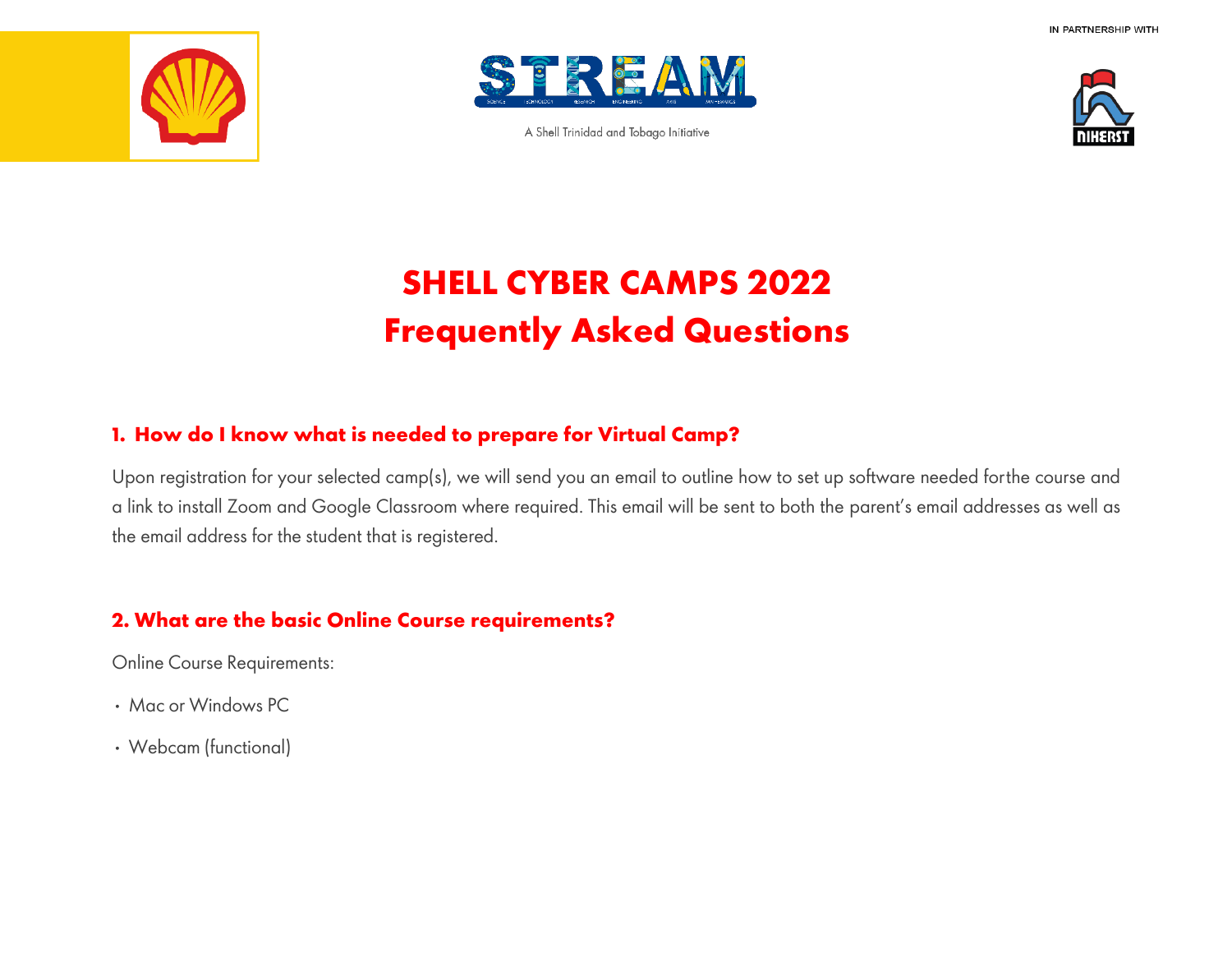- Stable internet connection with access to Zoom Video Conferencing
- Software required for specific camp where required (details will be sent in an email).
- Internet Browser (Chrome, Safari, Internet Explorer etc.).
- Headset or headphones with built in microphone are strongly recommended

#### **3. Is my spot confirmed once I submit my registration form?**

No. Submission of the registration form creates a "Pending Registration" status for your child/children. Your spot will be confirmed via a confirmation email.

#### **4. Does my child need a separate email address?**

Yes. This is the email address that will be used to add the student to the camp and to send any additional coursematerials. You can use this link for additional information on setting up an email address using Gmail for a child under 13 years old: https://support.google.com/families/answer/7103338?hl=en

#### **5. Can I sign up multiple children?**

Yes. You can sign up more than one child, but you will need to fill out a separate registration form for each child.Each child will require access to the Online Course Requirements as stated in Question #2.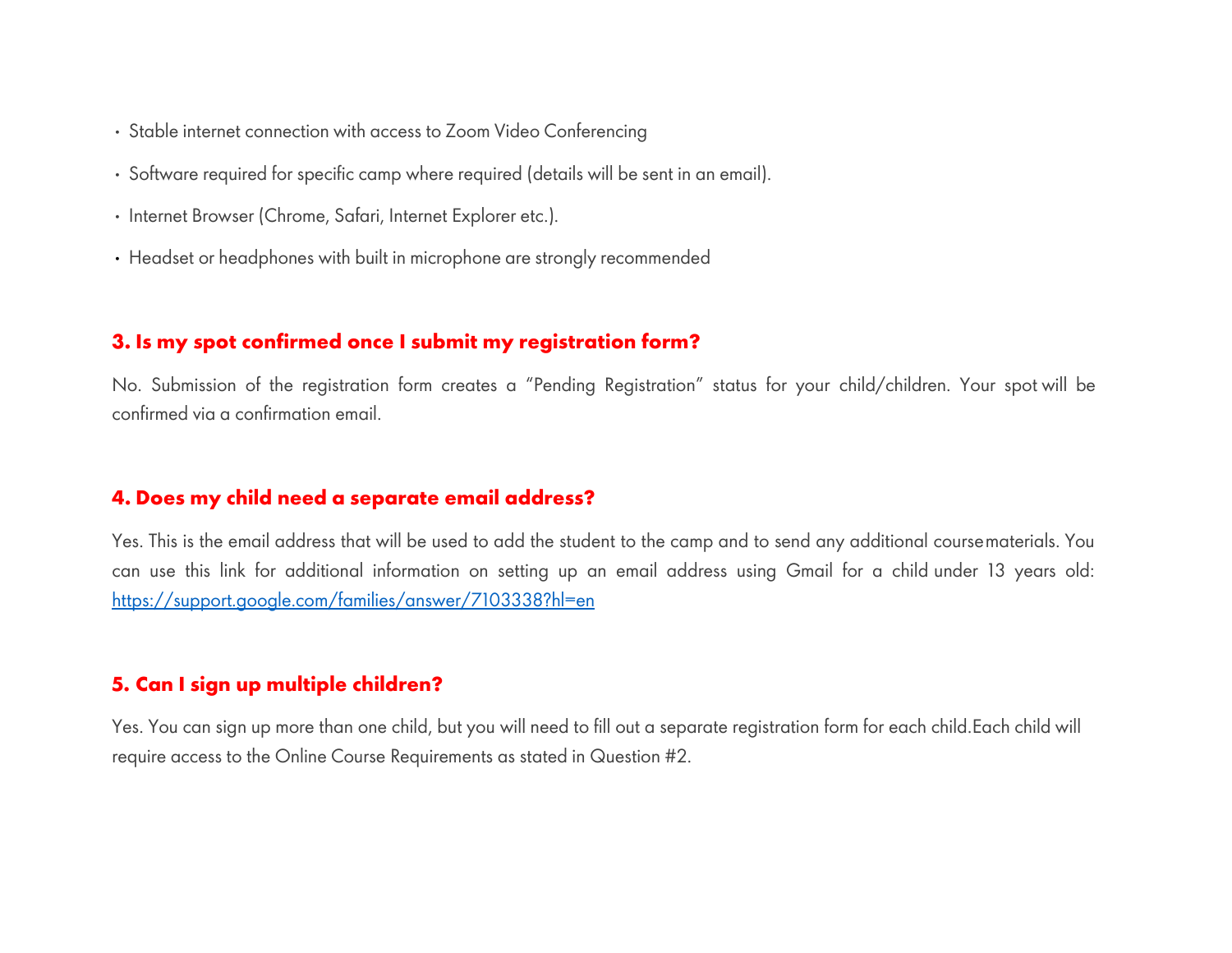#### **6. Can I register for multiple camps at once?**

Yes. You can register for all camps you are interested in (per child) on one registration form, provided they meet the form requirements. However, you may only register for one cycle of that particular camp. For e.g. If your child registered and attended the Robotics camp for 18<sup>th</sup>-21<sup>st</sup> July (cycle 1) they cannot then register and attend the Robotics camp for 2<sup>nd</sup>-5th August (cycle 2) as this is a repeat of cycle 1.

#### **7. Will my child/children receive a certificate of participation upon completion of the camp?**

In order to receive a certificate of participation, students must attend all 4 days of the camp. A student who is unable to attend a camp session should notify the facilitator if they are unable to attend a session. Allowances will be madefor students who miss 1 session to still receive a certificate, once a valid reason is provided. Students must also complete and submit the final project for each camp to be awarded a certificate of participation.

#### **8. What happens if I miss one day of camp?**

Students who miss a session of their camp will be allowed to return the following day and any missed handouts orassignments will be provided. Most sessions will begin with a quick recap of the previous session and campers areencouraged to ask questions if confused and to fill any gaps in knowledge.

#### **9. Are the camp sessions recorded?**

Sessions will be recorded to ensure quality delivery of content and to evaluate for future programmes.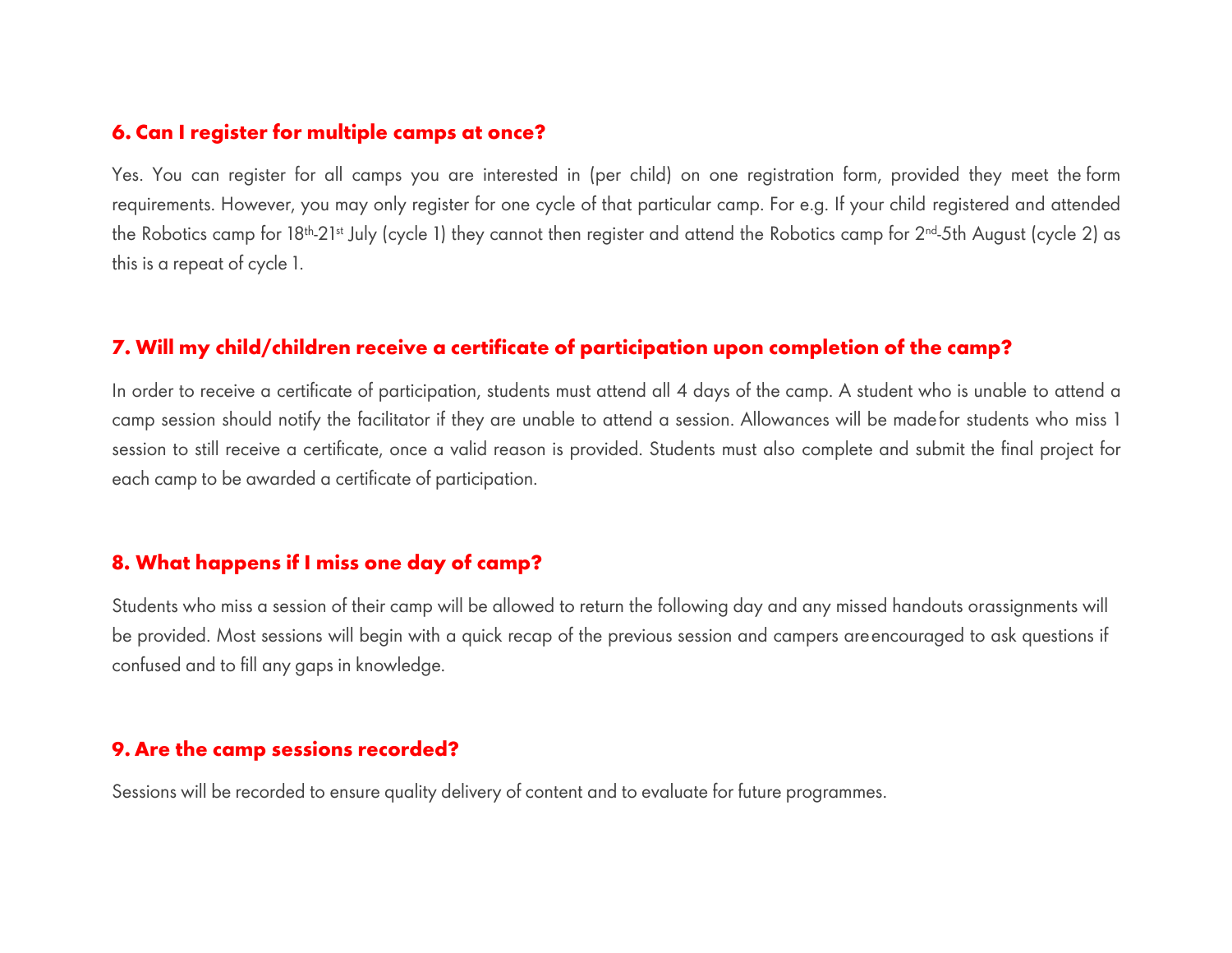#### **10. Can I get access to the recorded sessions?**

We will provide students access to the materials used for each sessions (slides, project files etc.). In very rare caseswill students have access to the recorded camp session.

#### **11. Do I need to have my video on?**

Yes. Students are encouraged to have their cameras on for the duration of camp sessions, as they will help toenhance engagement in the virtual environment.

#### **12. Will I need to share my screen?**

Yes. Students will be required to share their screens from time to time during the camp sessions, to present theirwork.

#### **13. Is there a dress code?**

(Please refer to Parent/Guardian Guidelines)

#### **14. Can I use a virtual background?**

Ideally, students should be seated in a distraction-free area of their home. Virtual backgrounds can be distractingfor the facilitators and other students, so we do not encourage students to use these.